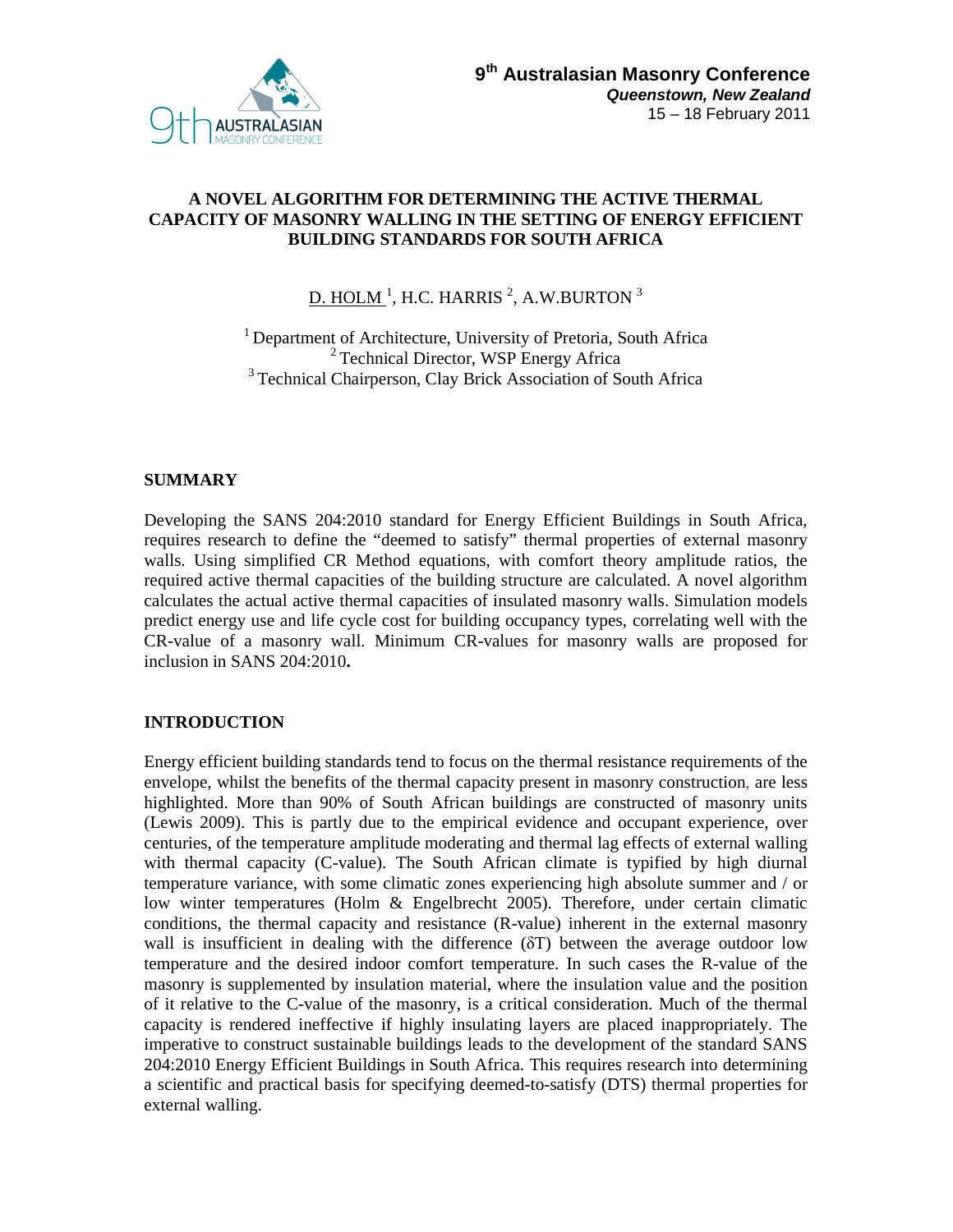#### **RESEARCH METHODOLOGY**

The research process commences with a review and simplification of the CR Method equations, which when combined with equations from adaptive thermal comfort theory, allows for calculation of the required active thermal capacity of the various elements of the building envelope. An algorithm for calculating active thermal capacity is developed and applied, providing the basis for a comparison of actual wall system values with the requirements derived from the CR Method. Simulation models predict energy consumption and life cycle costs, providing the basis for correlations with the thermal properties of external masonry walls. Consideration of the simulation model results and the construction methods available in South Africa leads to the definition of minimum DTS levels for SANS 204:2010. Figure 1 below provides a flowchart of the primary research activities.



Figure 1. Flowchart of research methodology

#### **CR METHOD SIMPLIFICATION**

The National Building Research Institute of the Council for Scientific and Industrial Research derived the CR Method (Wentzel et al 1981) by correlating many field measurements of typical South African constructions with a theoretical model. The CR Method states that the product of the active thermal capacity  $(C_{act})$  of the building structure and the equivalent exposed envelope resistance (R), is experimentally correlated to the temperature amplitude ratio,  $\alpha_i/\alpha_o$ , where  $\alpha_i$  is the desired interior temperature amplitude and  $\alpha_o$  is the actual outdoor temperature amplitude of the specific location. This is presented in equation (1).

$$
\alpha_i/\alpha_o = (48.9 \times R)/(\sum C_{\text{act}} \times R)^{0.903} \tag{1}
$$

As "R" appears with similar weight both in the numerator and denominator of equation (1), a simplification of the equation is possible, including empirically derived constants. This is shown as equations (2) and (3), for typical winter and summer conditions, as developed by Matthews (1986).

$$
\alpha_{\text{iw}}/\alpha_{\text{ow}} = 260.17/C_{\text{actw}}
$$
 (2) where,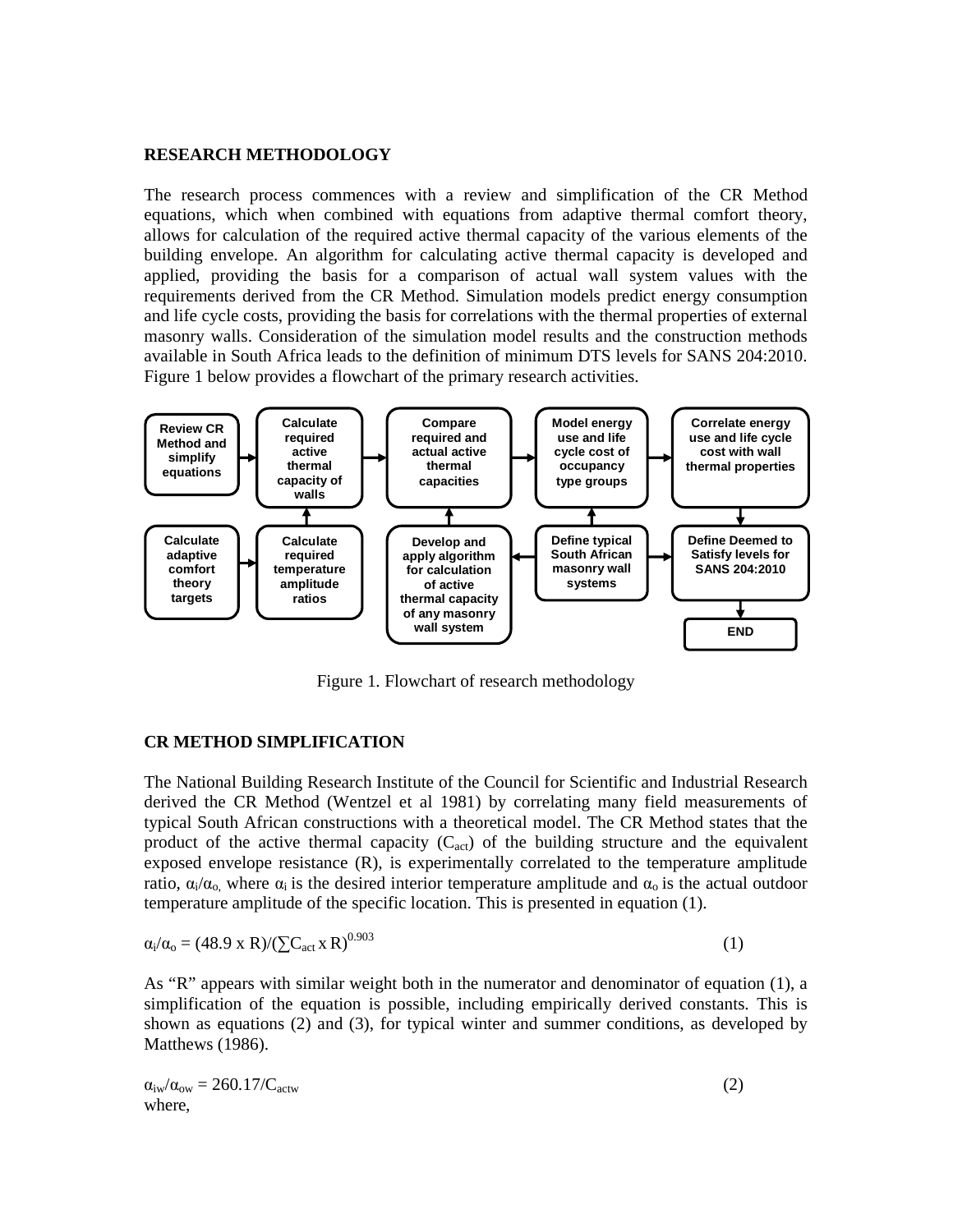$a_{iw}$  = desired indoor temperature amplitude in winter  $\alpha_{\text{ow}}$  = actual outdoor temperature amplitude in winter  $C<sub>actw</sub>$  = desired active thermal capacity in winter

 $\alpha_{\rm is}/\alpha_{\rm o\,sol-air} = 150.41/C_{\rm acts}$  (3)

where,

 $\alpha_{is}$  = desired indoor temperature amplitude in summer  $\alpha_{\text{o sol-air}}$  = actual solair outdoor temperature amplitude in summer  $C<sub>acts</sub> = desired active thermal capacity in summer$ 

The active thermal capacity  $(C_{act})$  of a building structure is calculated by considering any insulation relative to the thermal mass of each structural element, as the position and R-value of all elements determine the net C-value available for heat exchange. Both C and C<sub>act</sub> are expressed in kJ/K of the envelope area, thereby quantifying the amount of heat energy required to raise the temperature of the envelope by  $1K$ . The C and  $C_{act}$  values can also be expressed in terms of the volume of indoor air encompassed by the shell, or in terms of the net external wall area.

#### **ADAPTIVE THERMAL COMFORT**

Arguably, the main driver of energy consumption in buildings in general, is the lack of indoor thermal comfort. This, in turn, is influenced by the climatic conditions, the timing and duration of occupancy, the occupation density, occupant activities, other comfort demands, the type of ventilation, and the building design and size. Using equations (4) and (5), from De Dear et al (1997) and Auliciems and Szokolay (2007), the adaptive thermal neutrality temperatures,  $T_n$ , and permissible temperature ranges for all South African climatic regions are established for air-conditioned and naturally ventilated buildings at an 80% and 90% acceptability level.

Naturally ventilated:  $T_n = 18.9 + 0.255 \times ET_{outd} \pm 2.5K (90\%)$  or  $\pm 3.5K (80\%)$  (4)

Air-conditioned:  $T_n = 21.5+0.11 \times ET_{\text{outd}} \pm 1.2K (90\%) \text{ or } \pm 2K (80\%)$  (5)

where,  $ET_{\text{outd}}$  is the new Effective Temperature outdoors for the specific location.

 $T_n$  values for 14 locations, spanning all 6 climatic zones in South Africa are illustrated in Figure 2 for naturally ventilated buildings.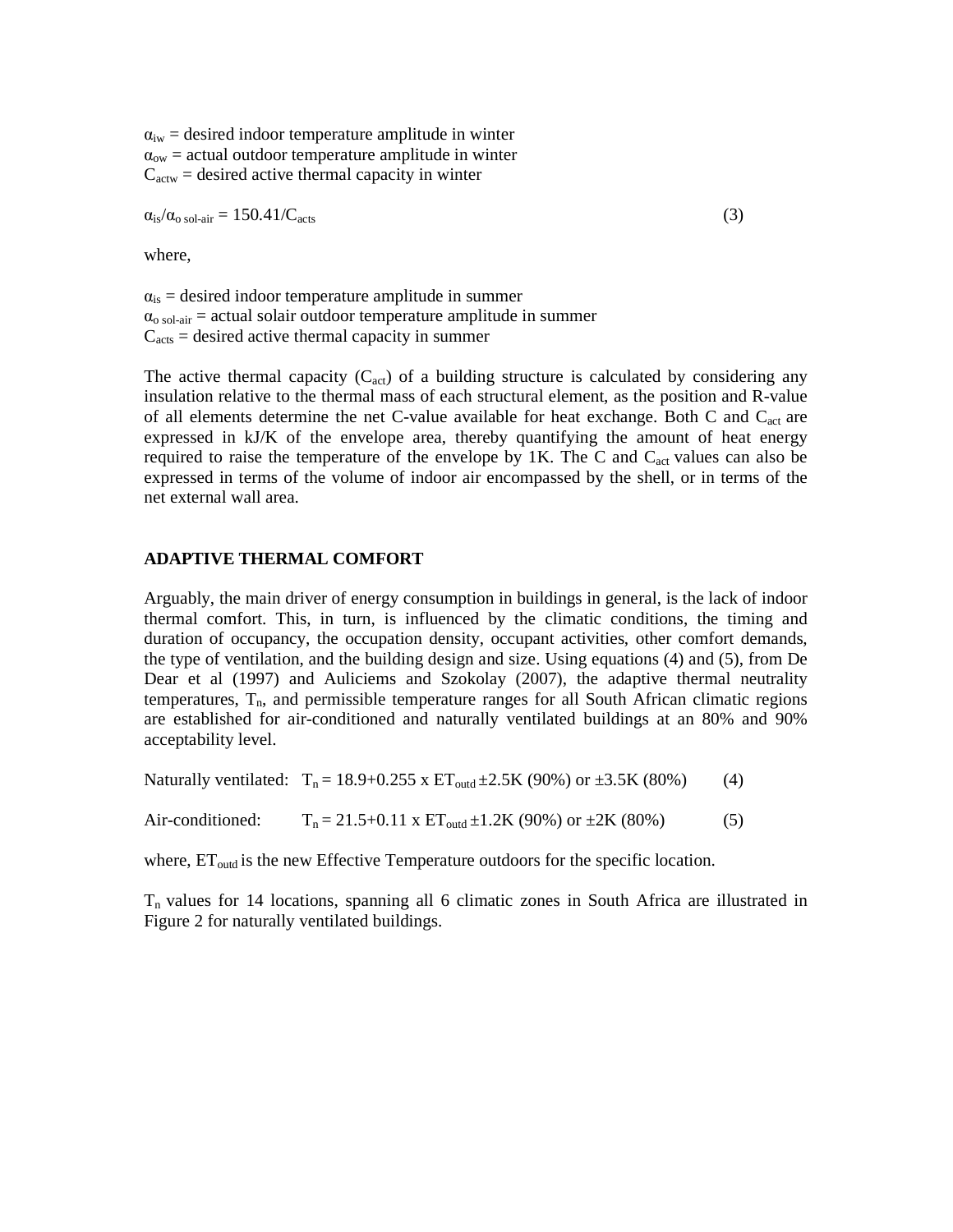

Figure 2.  $T_n$  values for naturally ventilated buildings

Since the desired indoor temperature amplitude  $(\alpha_i)$  is known from equations (4) or (5), and the monthly average outdoor amplitude  $(\alpha_o)$  is known from weather data for a specific location, the temperature amplitude ratio ( $\alpha_i/\alpha_o$ ) is readily established. Figure 3 illustrates the desired ratios for air-conditioned buildings at 80% acceptability to occupants.



Figure 3. Desired amplitude ratio for 80% acceptability in air-conditioned buildings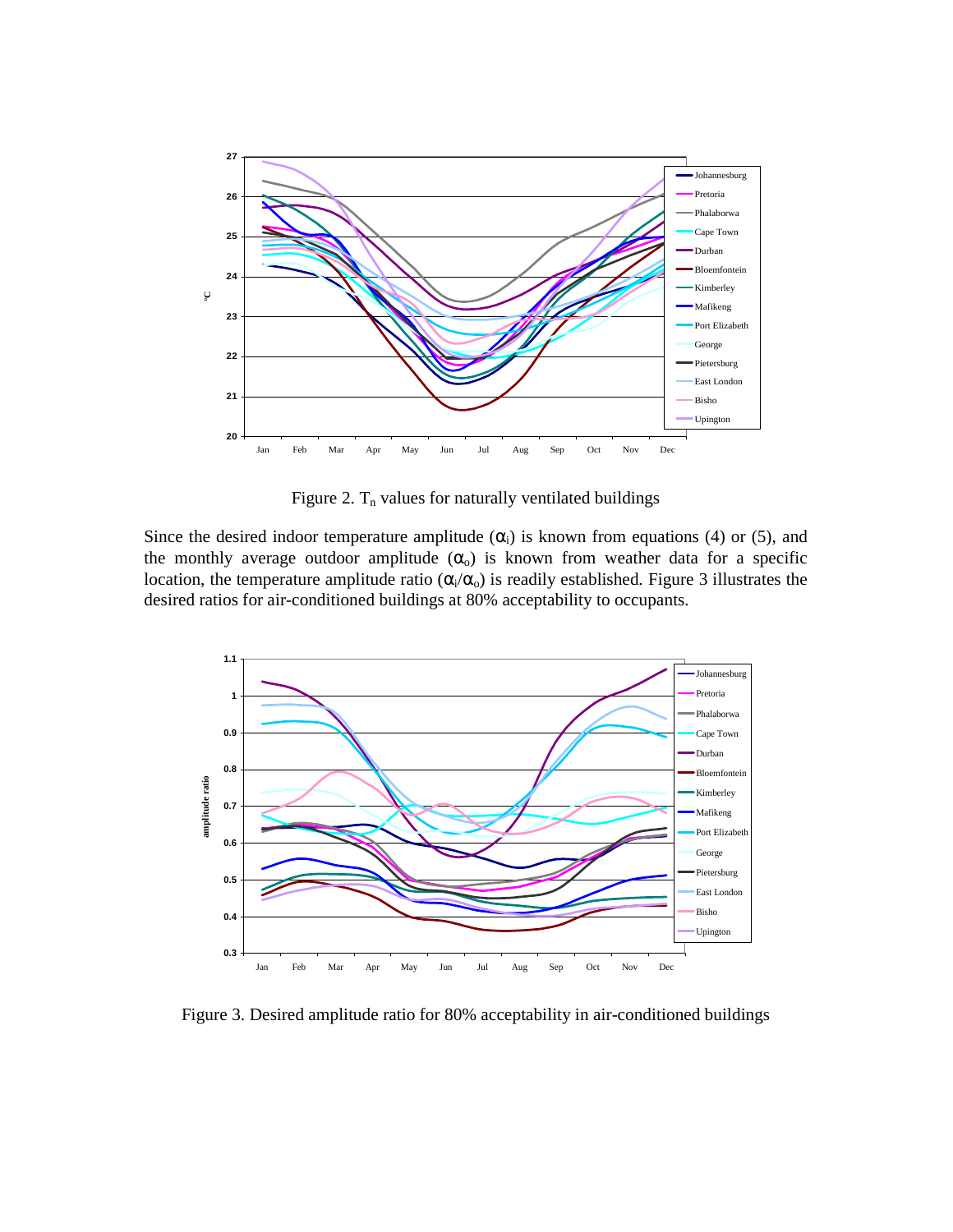# **REQUIRED Cact**

Using equations (2) and (3) and the desired amplitude ratio, the minimum required  $C_{act}$  is calculated. The values for winter of the net external wall area of a building that is naturally ventilated are shown in Figure 4 for 9 locations. It is important to note that these values represent the minimum thermal performance levels required if the external walls are the only elements (excluding the roof) of the building structure capable of achieving the required amplitude ratio, with no artificial heating or cooling system contribution. The floors and internal walls are not considered in energy efficient building regulations, as occupants will generally cover these surfaces in a variety of ways.



Figure 4. C<sub>act</sub> for the net external wall area of a naturally ventilated building in winter

# **ALGORITHM FOR DETERMINING THE ACTIVE THERMAL CAPACITY**

The original CR Method applies thermal resistance weighting factors to the net thermal capacity available in the external and interior walls, floors and ceilings of a building in order to reflect the ease with which the thermal capacity can interact with the indoor air. Using the algorithm in the original CR Method for external walls, it is possible for the active thermal capacity value to exceed the net thermal capacity of the wall. In order to address this deficiency, a novel algorithm is developed. Following a similar argument to Wentzel et al (1981), the net thermal capacity is multiplied by a thermal resistance weighting factor, ε, to calculate the thermal capacity that can actively partake in heat exchange with the indoor air. However, ε, is now defined so as to ensure that it cannot be larger than unity, whilst reflecting the relative active contribution of the thermal capacity.

For illustration of the algorithm consider a typical external masonry wall system as shown in Figure 5. Let there be a masonry wall construction with a total masonry width of *m,* excluding a layer of insulating material of thickness *t<sup>i</sup>* . Let the distance from the outer surface of the masonry to the outer surface of the insulating layer be *x* .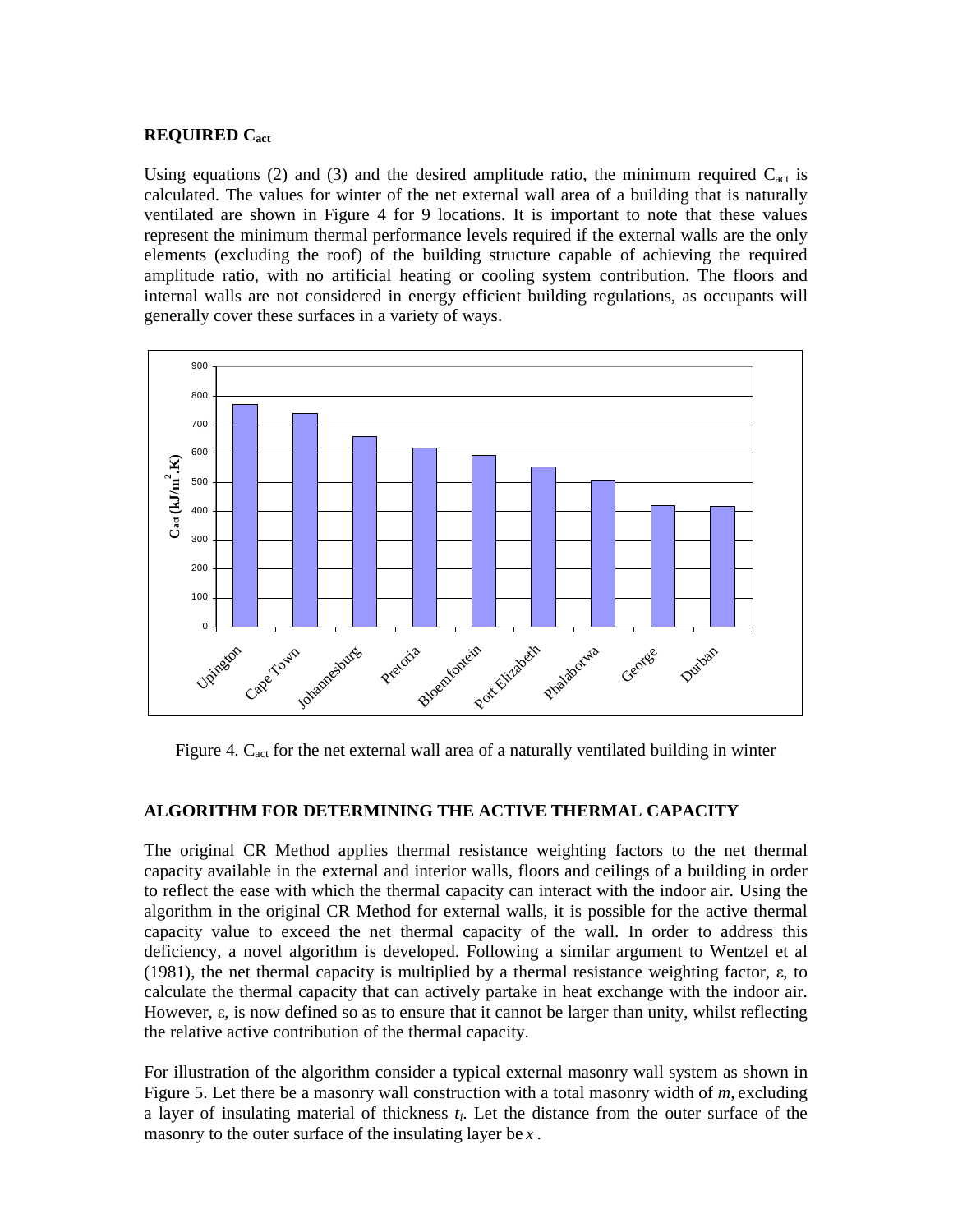

Figure 5. Illustrative masonry wall system

Equations (6), (7) and (8) and the values in Table 1 are used to calculate the thermal capacity (C) of each masonry layer, and the total masonry section, for a typical homogenous fired clay brick wall system, without consideration of the effect of an insulation layer on the heat exchange with the indoor air.

$$
C_x = x \times \rho \times C_p \text{ in kJ/m}^2. K \tag{6}
$$

$$
C_{m-x} = (m-x) \times \rho \times C_p, \text{ in kJ/m}^2. K \tag{7}
$$

$$
C_{\text{tot}} = C_x + C_{m-x} = m \times \rho \times C_p \tag{8}
$$

 $= 400 \text{ kJ/m}^2 \text{K}$ 

Using the algorithm and the standard surface film co-efficients for a masonry wall, the thermal resistance weighting factors, ε, are calculated for each masonry layer according to equations (9) and (10) and the values in Table 1. The centre of gravity (assumed to be the midpoint) of each masonry layer is used for determining the relative contribution of its thermal resistance to the total thermal resistance of the wall system.

$$
\varepsilon_{x} = (1/h_{o} + 0.5 x/k_{w})/(1/h_{o} + m/k_{w} + t_{i}/k_{i} + 1/h_{i})
$$
  
= (1/h\_{o} + 0.5 x/k\_{w})/R\_{tot}  

$$
\varepsilon_{m-x} = ((1/h_{o} + x/k_{w} + t_{i}/k_{i} + 0.5(m - x)/k_{w}))/R_{tot}
$$
(9)

$$
= ((1/ho + (0.5 x + 0.115)/ kw + ti/ki))/ Rtot
$$
\n(10)

| Table 1. Properties of wall system materials |  |  |  |  |
|----------------------------------------------|--|--|--|--|
|----------------------------------------------|--|--|--|--|

| Variable                               | Symbol       | S.I.Units          | Value       |
|----------------------------------------|--------------|--------------------|-------------|
| Total thickness of clay masonry        | m            | m                  | 0.23        |
| Thickness of clay masonry leaf         | $x \mid m-x$ | m                  | $x, 0.23-x$ |
| Density of clay masonry                |              | kg/m <sup>3</sup>  | 2022        |
| Specific heat capacity of clay masonry |              | kJ/kg.K            | 0.86        |
| Outside surface co-efficient           | $h_{o}$      | W/m <sup>2</sup> K | 20.00       |
| Inside surface co-efficient            | $h_i$        | W/m <sup>2</sup> K | 9.40        |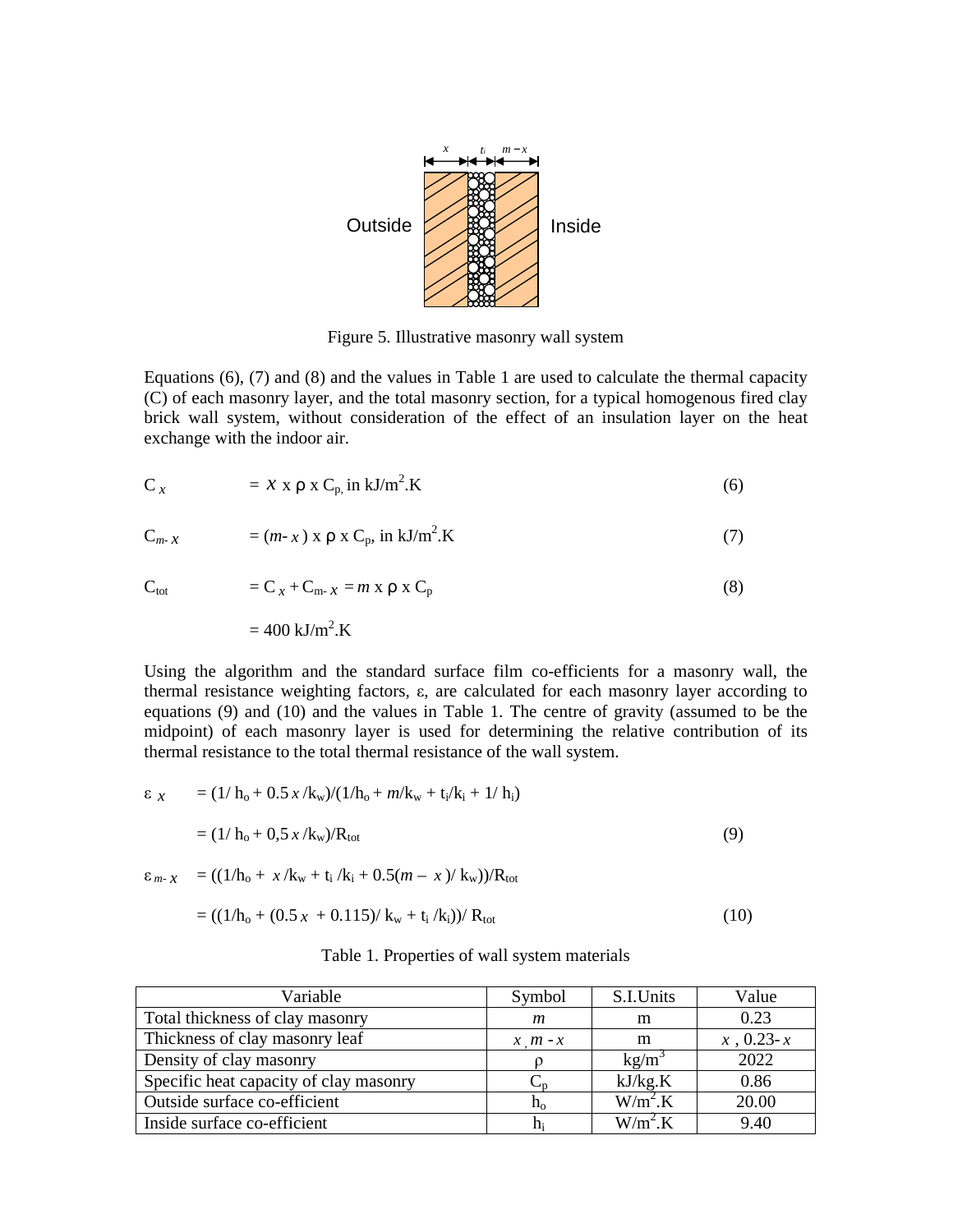| Thermal conductivity of clay masonry        | $\rm K_w$     | $W/m$ K   | l.00   |  |
|---------------------------------------------|---------------|-----------|--------|--|
| Thickness of insulation                     |               | m         | 0.02   |  |
| Thermal conductivity of insulation          | $K_i$         | $W/m$ K   | 0.04   |  |
| Total thermal resistance of the wall system | $\rm R_{tot}$ | $m^2$ K/W | 0.8864 |  |

The active thermal capacity  $(C_{act})$  of each masonry layer is calculated by multiplying equation (6) with (9), and (7) with (10), respectively. This gives equations (11) and (12). The total active thermal capacity ( $C_{\text{act tot}}$ ) is represented by equation (13), the sum of equation (11) and (12).

$$
C_{\text{act } x} = C_x x \epsilon_x = 981 x^2 + 98 x, \text{ in kJ/m}^2. K \tag{11}
$$

$$
C_{\text{act }m\text{-}x} = C_{m\text{-}x} x \epsilon_{m\text{-}x} = -981 x^2 - 1079 x + 300, \text{ in kJ/m}^2 \text{.}
$$
 (12)

$$
C_{\text{act tot}} = -981 x + 300, \text{ in kJ/m}^2 \text{.K} \tag{13}
$$

The results of solving equations (11), (12) and (13) for *x* values from 0m to  $m = 0.23$ m is shown in Figure 6.



Figure 6. Active thermal capacity of the masonry wall system

The following observations are made from this illustrative case :

- C<sub>act tot</sub> reaches a maximum of 300 kJ/m<sup>2</sup>K when  $x = 0$ m, that is when the thermal insulation (R) is on the external face of the wall system.
- $C_{\text{tot}}$  is 400 kJ/m<sup>2</sup>.K, therefore 25% is not thermally interactive with respect to the indoor air.
- C<sub>act tot</sub> reaches a minimum of 75 kJ/m<sup>2</sup>K (18,75% of C<sub>tot</sub>) when the thermal insulation is on the inside face of the wall system.
- If the thermal insulation is sandwiched in the middle between two equal 0.115m wide masonry layers, then the outer layer contributes 24,3 kJ/m²K while the inner layer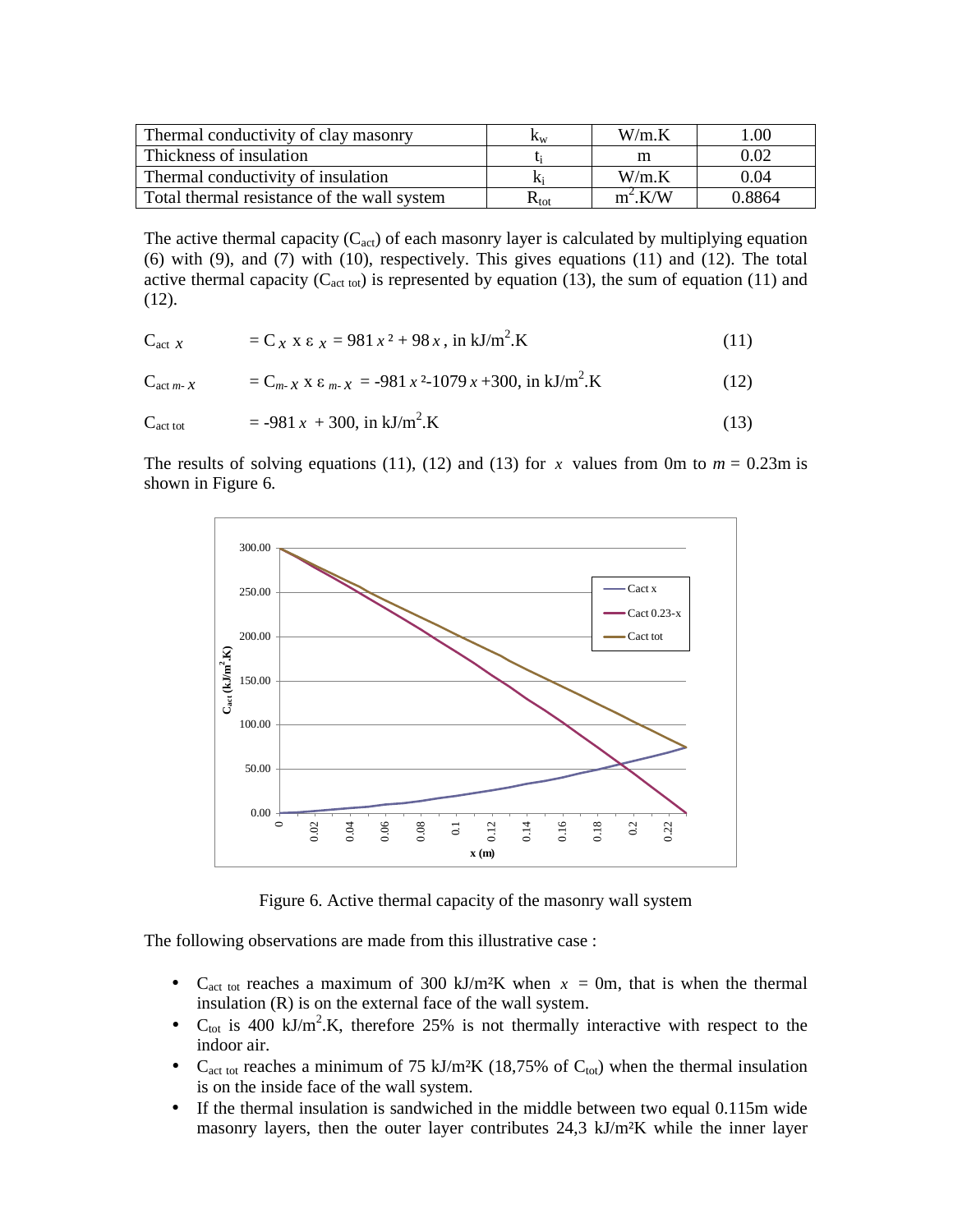contributes 163 kJ/m<sup>2</sup>K (almost seven times more), producing a total of 187,3 kJ/m<sup>2</sup>K, which is  $62,4\%$  of  $C_{\text{act tot}}$ .

Oxtoby et al (2010) applies the algorithm to 31 types of actual masonry walling in South Africa, yielding  $C_{\text{act tot}}$  values ranging from 103 to 170 kJ/ m<sup>2</sup>K.

### **ENERGY EFFICIENT BUILDING STANDARDS**

Holm et al (2010) apply the simplified CR Method to 31 building occupancy types, using the algorithm to calculate the thermal properties of 5 South African masonry wall systems. They simulate the energy consumption of 3 simplified building designs by means of thermal modelling and calculate the life cycle cost of achieving the desired average annual temperature amplitude, in 6 climatic zones. Considering the requirement for external walling to have appropriate combinations of thermal capacity and resistance, the inverse correlation between predicted energy consumption and the product of C and R is determined. The coefficient of determination  $(R^2)$  is found to be 0.86 on average. In order to provide a practical and relatively straightforward way of specifying the minimum requirements for DTS compliance in energy efficient building standards, the product of C and R, namely the CRvalue, is used. Equation (14) describes the calculation of the CR-value, which is the "time constant" property of the masonry wall system in units of time.

$$
CR-value = C_{tot} x R_{tot}
$$
 (14)

Where,  $C_{\text{tot}} = \sum C_n = C_1 + C_2 + C_3 + ... + C_n$ , and  $R_{\text{tot}} = \sum R_n = R_1 + R_2 + R_3 + ... + R_n$ , with *n* distinct layers in the wall system. Figure 7 illustrates the cross section of a typical South African clay face brick masonry wall, with insulation to SANS204:2010 levels for a residence in Johannesburg. Equation (15) depicts the solving of equation (14) with the values for this wall system.

 $CR-value = 319 \text{ kJ/m}^2\text{K x } 1.14 \text{ m}^2\text{K/W x } (1000/3600) = 101 \text{ hours}$  (15)



Figure 7. Face brick wall system illustrating CR-value

The minimum CR-values for compliance to SANS 204:2010 : Energy Efficient Buildings are listed in Table 2.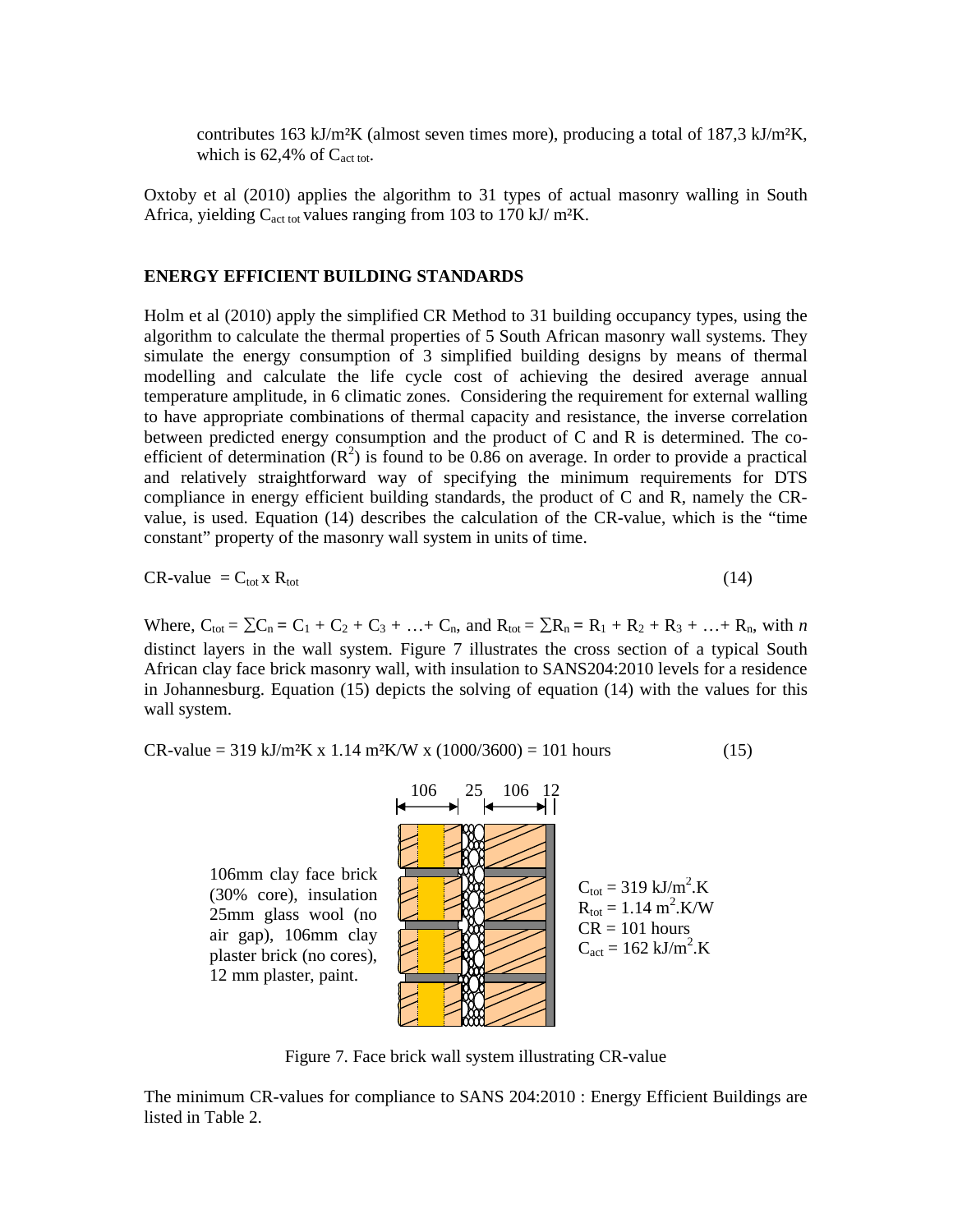| Minimum CR-values (hrs)     | Climatic Zone |  |  |  |  |  |
|-----------------------------|---------------|--|--|--|--|--|
| <b>Occupancy Type Group</b> |               |  |  |  |  |  |
| Residential                 |               |  |  |  |  |  |
| Office & Institutional      |               |  |  |  |  |  |
| Retail                      |               |  |  |  |  |  |

Table 2. Minimum CR-values in hours for external walls in SANS 204:2010

Oxtoby et al (2010) simulates the energy consumption and calculates the life cycle cost of achieving the desired monthly temperature amplitude ratio in 6 climatic zones for a  $130m<sup>2</sup>$ residence, by modelling the impact of 31 types of actual masonry walling on indoor conditions. An inverse correlation between predicted annual energy consumption and CRvalue produces an average co-efficient of determination  $(R^2)$  of 0.8 for the power function. This further substantiates the efficacy of specifying minimum CR-values in SANS 204:2010, whilst further research is conducted into the most suitable methods for insulating masonry walls in climates, and for occupancy types, where this is required.

### **CONCLUSION**

This research concludes that in high diurnal variance climates, as in South Africa, the external walls of buildings require not only thermal insulation in many instances, but also sufficient quantities of thermal capacity for energy efficiency. The CR Method demonstrates that small amplitude ratios require high  $C_{\text{act}}$  values, which temper the indoor climate to within the required comfort range. This reduces artificial heating and cooling energy, of great importance for buildings with large glazed areas, as they can overheat under the intense South African sun, and overcool during cold winter nights. The novel algorithm shows that the placement position and R-value of insulation in South African masonry walls is an important decision, as both affect the amount of thermal capacity actively available for heat exchange with the indoor environment. It shows that placing insulation layers on the inside of a masonry wall should be discouraged. Doing so would also increase the risk of condensation inside the external wall resulting in the loss of insulating value and increasing the risk of frost damage. Whilst the algorithm predicts that the thermal capacity is most active when insulation is placed on the outside, numerous other factors should be considered when deciding on the most sustainable option for that part of the walling envelope that interfaces directly with the environment. These would be factors such as life cycle cost, aesthetics, durability, fire resistance, acoustic properties, availability of wall systems, construction skills and so on. If insulation is placed in the middle of two homogenous masonry layers, then the active thermal capacity of the interior leaf is seven times as effective as that of the outside leaf. Placing lighter masonry on the exterior and heavy masonry on the interior face therefore makes sense, as is typically found in South African face brick and plaster brick combination walling systems.

### **FURTHER RESEARCH**

Understanding of the heat transfer equations in modelling software will be useful for determining the suitability of the novel algorithm as a means of specifying minimum levels of Cact for external masonry walling in South Africa. Such investigation would include a parametric study to determine the response of the simulation model to varying positions and levels of insulation in masonry walls.